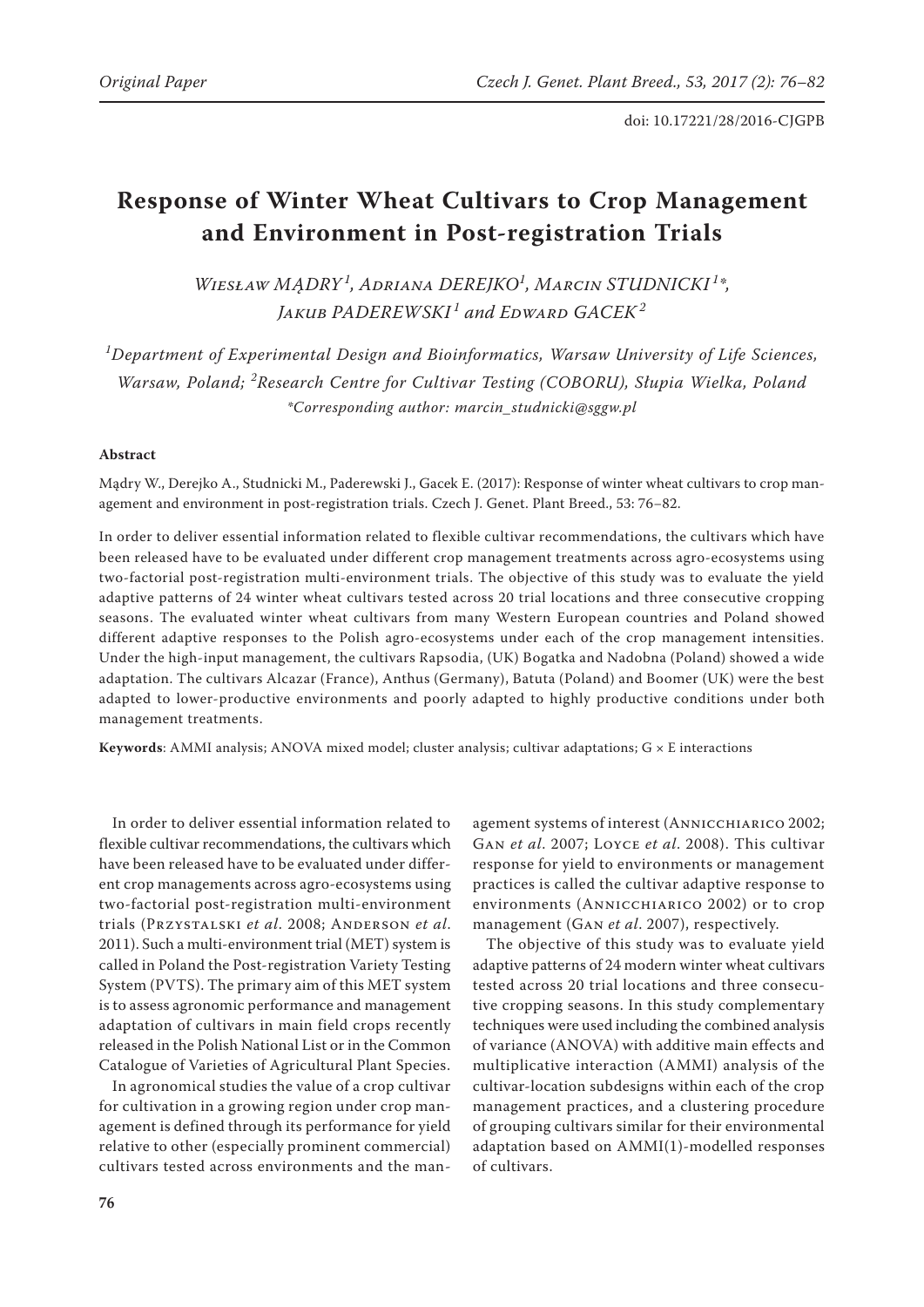#### **MATERIAL AND METHODS**

**Trial data**. The data comprises 24 modern cultivars developed by breeding companies in Poland and European countries. The cultivars were tested at two crop management intensities, including a moderate-input management treatment (M1) and a high-input management treatment (M2), as shown in Table 1.The 24 cultivars were tested across 20 trial locations (Figure 1) over the 2006/2007–2008/2009 growing seasons. The trials in each location were planned according to a two-factor strip-plot design, with two blocks as replicates.

**Statistical data analysis**. Analysing the data on grain yield in the balanced Genotype  $\times$  Management  $\times$ Location  $\times$  Year (G  $\times$  M  $\times$  L  $\times$  Y) table was performed using a two-stage approach in the linear standard mixed modelling framework. Two-stage analysis is usually done by weighting, but an unweighted analysis was used. The study of Möhring and Piepho (2009) provided evidence that the results of the weighted analysis of yields tend to be similar to those of the unweighted analysis. At the first stage of the analysis, for the plot data from each trial an ANOVA of a two-factor strip-plot design was employed (Gomez & Gomez 1984), considering cultivar and crop management as fixed factors and block as a random one (MÖHRING & Piepho 2009). At the first stage separately at each location and year, the ANOVA produced least squares means (LS means) of cultivar-management combinations, and mean squares of the three experimental errors adequate to the strip-plot experimental design. Pooled average error was calculated based on errors observed at the first stage of analysis (from the analysis of a single trial). Its pooled average errors were used for the tested main and interaction effects in 4-way ANOVA and they were also used for testing at the second stage of analysis. The within-environment





Figure 1. Geographical distribution of 20 winter wheat test locations within the Post-registration Variety Testing System (PVTS)

LS means, combined in a balanced  $G \times M \times L \times Y$ table (Table 2), were used at the second stage of the combined ANOVA. Due to significant (*P* < 0.01)  $G \times M$  revealed by the combined ANOVA (Table 2), the assessment of the cultivar adaptation to crop management was performed by means of comparing cultivar yield means across years and locations, separately under each of the crop management systems. This approach involves the joint use of the combined ANOVA and AMMI analysis for the fixed  $G \times L$  interaction effects (Table 3). The combined ANOVA together with AMMI analysis based on model (1) is presented in Table 3. It shows the methodology of testing important hypotheses including those about significance of the multiplicative terms by  $F<sub>R</sub>$  test (Annicchiarico 2002).

|                                     | Timing (developmental stages)                  | Crop management intensity |                                |  |
|-------------------------------------|------------------------------------------------|---------------------------|--------------------------------|--|
| Crop management treatments          | of the treatments                              | M1                        | M2                             |  |
| Nitrogen fertilization rate         | tillering <sup>1</sup><br>heading <sup>2</sup> | $+^y$                     | N rate for M1<br>$+40$ kg N/ha |  |
| Fungicide use: the first treatment  | stem elongation                                |                           | $^{+}$                         |  |
| Fungicide use: the second treatment | heading                                        |                           | $^{+}$                         |  |
| Growth regulator                    | stem elongation                                |                           | $^{+}$                         |  |
| Foliar compound fertilization       | heading                                        |                           | $\pm$                          |  |

M1 – moderate-input management; M2 – high-input management; y N rate was fit to the general nutrient status of the field at a given location; <sup>1</sup>the first part of the N rate; <sup>2</sup>the second part of the N rate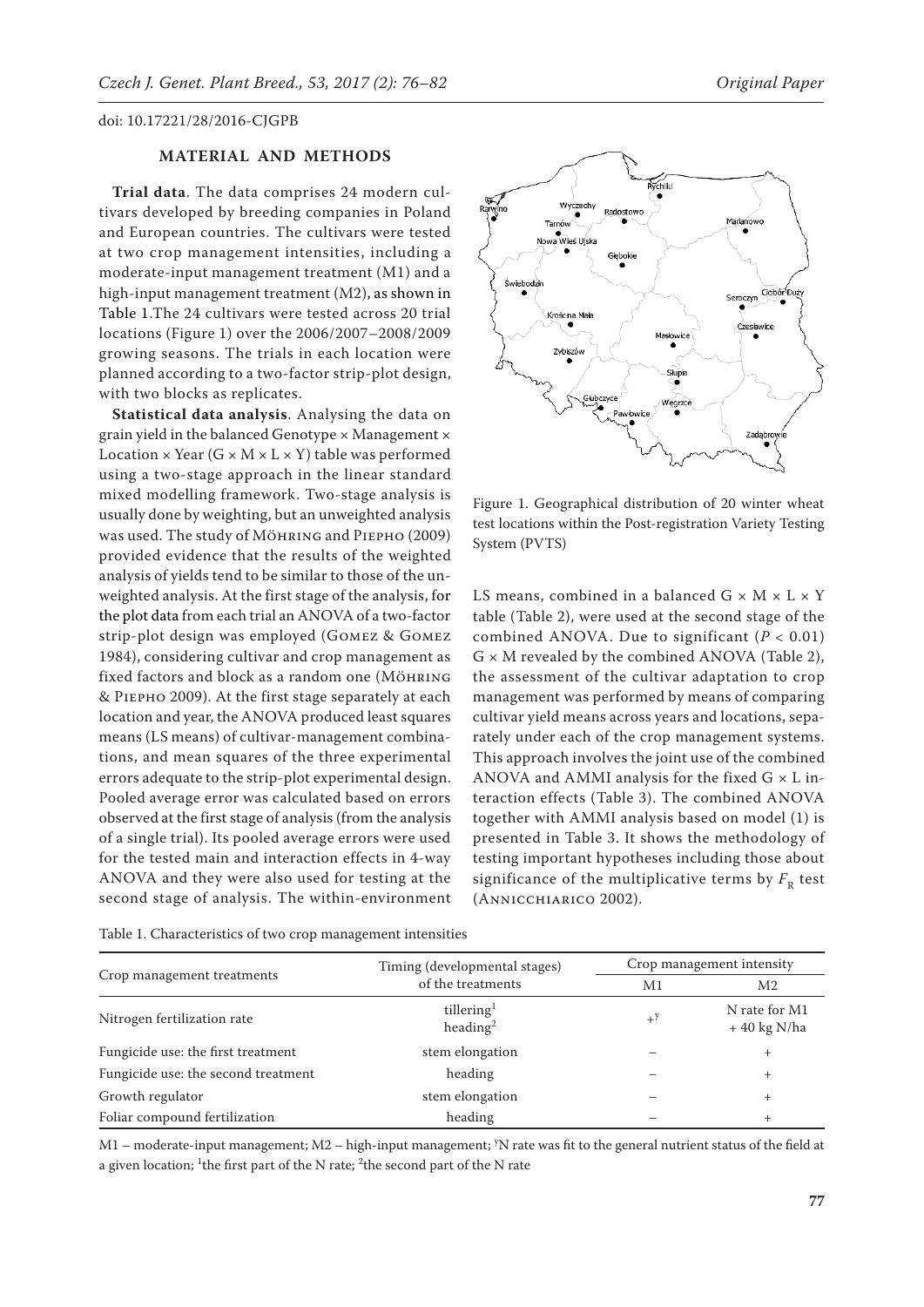This procedure is based on the following three-way ANOVA mixed model for the  $G \times L \times Y$  data table, with multiplicative terms for the fixed  $G \times L$  interaction effects (Anicchiarico *et al*. 2010; Gauch 2013):

$$
\begin{aligned} \mathbf{X}_{ijk(l)} &= \mathbf{m}_l + \mathbf{Y}_{i(l)} + \mathbf{L}_{j(l)} + \mathbf{Y} \mathbf{L}_{ij(l)} + \mathbf{G}_{k(l)} + \mathbf{G} \mathbf{Y}_{ik(l)} + \\ &\sum_{t=1}^T u^{\prime}_{tk(l)} v^{\prime}_{tj(l)} \ + \ \mathbf{G}\mathbf{L} \mathbf{Y}_{ijk(l)} + \mathbf{e}_{1ijk(l)} \end{aligned} \tag{1}
$$

where:

 $X_{ijk(l)}$  – LS mean for yield in the *i*<sup>th</sup> year, the *j*<sup>th</sup> location and the  $k^{\text{th}}$  cultivar at the  $l^{\text{th}}$  management treatment (for simplicity, the symbol *l* is omitted in the next parameter description)

- $m_l$  general mean<br> $Y_{i(l)}$  random main  $Y_{i(l)}$  – random main effect of the *i*<sup>th</sup> year
- $L_{j(l)}$  fixed main effect of the *j*<sup>th</sup> location

 $G_{k(l)}$  – fixed main effect of the *k*<sup>th</sup> cultivar

 $YL_{ij(l)}$  – random interaction effect of the *i*<sup>th</sup> year and the *j* th location

 $GY_{ik(l)}$  – random interaction effect of the  $k<sup>th</sup>$  cultivar and the *i*t<sup>h</sup> year

$$
\sum_{t=1}^{T} u'_{tk(l)} v'_{tj(l)} = GL_{jk(l)} - \text{ sum of the } T = \min\{(J-1), (K-1)\}
$$
  
multiplicative terms for the GL<sub>jk(l)</sub> interaction

## doi: 10.17221/28/2016-CJGPB

effect of the  $k^{\text{th}}$  cultivar and the  $j^{\text{th}}$  location, in which  $u'_{tk(l)}$  and  $v'_{tj(l)}$  are the symmetrically scaled eigenvector values for the *k*th cultivar (genotypic interaction principal component score for the  $k^{\text{th}}$  cultivar, called GIPC $t_{\ell}$  score) and the  $j<sup>th</sup>$  location (environmental interaction principal component score for the *j*<sup>th</sup> location, called  $EIPC_{(l)}$  score), regarding the  $t^{\text{th}}$  interaction principal component (IPC*t*(*l*) ) (Annicchiarico 2002; Ebdon & Gauch 2002)

- $GLY_{ijk(l)}$  random interaction effect of the  $k^{\text{th}}$  cultivar, the  $i^{\text{th}}$  year and the  $j^{\text{th}}$  location
- $e_{1ijkl}$  average (mean across replicates) error 1 withinstrip-plot design (the first step of analysis)

Model (1) can be used effectively to study cultivar adaptive responses to the environments at each of the *l*<sup>th</sup> management treatments using a nominal yield equation (Gauch & Zobel 1997; Annicchiarico 2002). The nominal yield equation for the *k*th cultivar under the *l*<sup>th</sup> management was used for the expression of cultivar nominal yields (i.e. expected responses from which the main effect of location, which has no influence on genotype ranking, has been removed

Table 2. The four-way mixed model-based combined ANOVA for the balanced  $G \times M \times L \times Y$  data of winter wheat grain yield (t/ha) obtained from the trials conducted during the three growing seasons 2006/2007–2008/2009 in the national Post-registration Variety Testing System (PVTS)

| Sources of variation                                         | df             | SS <sub>1</sub> | <b>MS</b> | <i>F</i> -ratio      | %TSS |
|--------------------------------------------------------------|----------------|-----------------|-----------|----------------------|------|
| Year                                                         | $\overline{2}$ | 1054.69         | 527.34    | 10546.80**           | 13.6 |
| Location                                                     | 19             | 2774.91         | 146.05    | $3.47**$             | 35.7 |
| Year x location                                              | 38             | 1601.12         | 42.13     | 842.60**             | 20.6 |
| Cultivar                                                     | 23             | 141.73          | 6.16      | $2.36***$            | 1.8  |
| Cultivar $\times$ year                                       | 46             | 120.09          | 2.61      | $52.20**$            | 1.5  |
| Cultivar $\times$ location                                   | 437            | 284.37          | 0.65      | $1.33**$             | 3.7  |
| Cultivar $\times$ year $\times$ location                     | 874            | 435.14          | 0.49      | $9.80**$             | 5.6  |
| Pooled average error 1                                       | 709            |                 | 0.05      |                      |      |
| Management                                                   | 1              | 975.40          | 975.40    | 194.70**             | 12.6 |
| Management $\times$ year                                     | $\overline{2}$ | 10.02           | 5.01      | 22.77**              | 0.1  |
| Management $\times$ location                                 | 19             | 133.93          | 7.05      | $2.71**$             | 1.7  |
| Management $\times$ year $\times$ location                   | 38             | 98.88           | 2.60      | 11.82**              | 1.3  |
| Pooled average error 2                                       | 129            |                 | 0.22      |                      |      |
| Cultivar $\times$ management                                 | 23             | 15.17           | 0.66      | $6.00**$             | 0.2  |
| Cultivar $\times$ management $\times$ year                   | 46             | 5.14            | 0.11      | $1.57*$              | 0.1  |
| Cultivar $\times$ management $\times$ location               | 437            | 46.17           | 0.11      | $1.38**$             | 0.6  |
| Cultivar $\times$ management $\times$ year $\times$ location | 874            | 70.05           | 0.08      | $1.14$ <sup>ns</sup> | 0.9  |
| Pooled average error 3                                       | 708            |                 | 0.07      |                      |      |

df – degrees of freedom; SS – sum of squares; MS – mean squares; %TSS – explained percent of the total sum of squares equal to 776621.0; \*,\*\* significant at  $P < 0.05$ , 0.01, respectively; <sup>ns</sup>not significant ( $P > 0.05$ )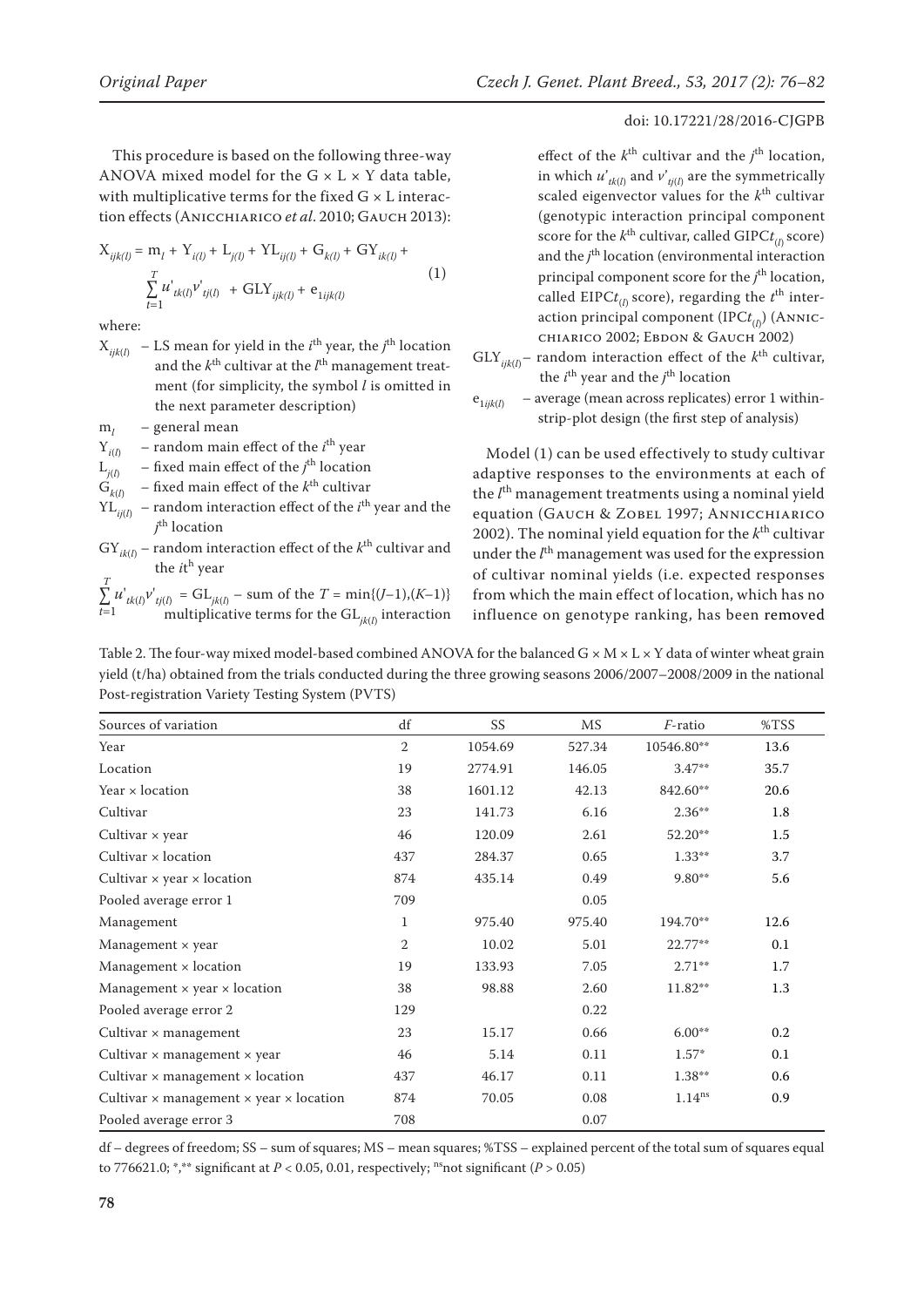in order to linearize the adaptive responses) as a function of the scaled location EIPC1<sub>(*l*)</sub> score. Then, this equation is a result of the transformation in multiplicative model (1) and is as follows (Annicchaiarico 2002). Then, the evaluated cultivars were clustered into groups by cultivar nominal yields in the trial locations for each of the crop management treatments. Cluster analysis by Ward's hierarchical agglomerative procedure using the squared Euclidean distance as a dissimilarity measure was used. The whole statistical analysis was carried out with the R software system.

### **RESULTS AND DISCUSSION**

The results of the 4-way combined ANOVA (Table 2) of a large balanced winter wheat grain yield data subset from the national PVTS dataset revealed significant main effects of cultivar, management, year and location, and all possible interactions between them except for the 4-order  $G \times M \times L \times Y$  interaction. Variation of yield was affected predominantly by environmental effects which explained about 70% of the TSS (total sum of squares) (Table 2). Relative magnitudes of the main G effects and  $G \times L$ interaction effects were much smaller compared to environmental effects, explaining 1.8 and 3.7% of TSS, respectively.

Due to significant ( $P < 0.01$ ) G  $\times$  M revealed by the combined ANOVA (Table 2), the assessment of the

cultivar adaptation to crop management was performed by means of comparing cultivar yield means across years and locations, separately under each of the crop management systems. The differences in the means for the cultivars were approximately 0.9 t/ha under the M1 and M2 systems, but they were not proved significant (*P* > 0.05). This clearly illustrates the consequences of a small, though significant, variation in  $G \times M$  interaction effects, explaining only 0.2% of TSS, and the similarity for yielding of the elite cultivar set in the studies. The main cultivar effects and  $G \times L$  interaction effects were significant for both management treatments and explained approximately 5% of the total treatment sum of squares (Table 3). This finding clearly justifies using the AMMI analysis to assess cultivar adaptive responses under both management treatments. According to the  $F_R$  test only the IPC1 was found to be significant. The G × L sum of squares was explained by the IPC1 and IPC2 in decreasing order of magnitude of 31.5 and 14.5% of the G × L-SS for M1 and 26.8 and 16.8% of the  $G \times L$ -SS for M2 (Table 3). This finding indicates that only approximately one third of the variations in the G  $\times$  L interaction effects contributed to the pattern of cultivar environmental adaptations.

In the graphs of the AMMI1 nominal yield for the cultivars under both M1 and M2 (Figure 2a, c), the abscissa represents the scaled EIPC1 score for locations, and the ordinate represents the nominal yield for cultivars. To assess the environmental causes of

Table 3. ANOVA and AMMI analyses for the fixed G  $\times$  L interaction effects for winter wheat grain yield in a G  $\times$  L  $\times$  Y data table from the national Post-registration Variety Testing System (PVTS) conducted over the three seasons, separately for each of the two management intensities

| Sources of variation                     | df  | SS      |                | $F$ -ratios                      |                            | %TSS  |                | %G×L-SS |                |
|------------------------------------------|-----|---------|----------------|----------------------------------|----------------------------|-------|----------------|---------|----------------|
|                                          |     | M1      | M <sub>2</sub> | M1                               | M <sub>2</sub>             | M1    | M <sub>2</sub> | M1      | M <sub>2</sub> |
| Year                                     | 2   | 602.60  | 462.10         | 6026.00**                        | 4621.00**                  | 18.75 | 12.92          |         |                |
| Location                                 | 19  | 1258.59 | 1650.26        | $3.06**$                         | $3.76***$                  | 39.17 | 46.13          |         |                |
| Location $\times$ year                   | 38  | 822.23  | 877.77         | 432.80**                         | 462.00**                   | 25.59 | 24.54          |         |                |
| Genotype                                 | 23  | 79.31   | 77.59          | $2.56***$                        | $2.44***$                  | 2.47  | 2.17           |         |                |
| Genotype $\times$ year                   | 46  | 61.96   | 63.27          | $27.00**$                        | $27.60**$                  | 1.93  | 1.77           |         |                |
| Genotype $\times$ location               | 437 | 155.08  | 174.86         | $1.30**$                         | $1.29**$                   | 4.83  | 4.89           |         |                |
| $IPC1_{(l)}$                             | 41  | 48.88   | 46.85          | $1.30**$ $(F_R)$                 | 1.29** $(F_{R})$           |       |                | 31.52   | 26.79          |
| $IPC2_{(l)}$                             | 39  | 22.50   | 29.42          | $0.99^{\text{ns}}(F_{\text{R}})$ | $1.04^{\rm ns}(F_{\rm R})$ |       |                | 14.51   | 16.82          |
| Genotype $\times$ location $\times$ year | 874 | 233.47  | 271.72         | $5.40**$                         | $6.20**$                   | 7.27  | 7.59           |         |                |
| Pooled average error 1                   | 709 |         |                |                                  |                            |       |                |         |                |

 df – degrees of freedom; SS – sum of squares; %TSS – explained percent of the total sum of squares; %G×L-SS – explained percent of the G × L interaction sum of squares; M1 – moderate-input management; M2 – high-input management; \*\* significant at  $P < 0.01$ ; <sup>ns</sup>not significant;  $F_p - F$ -statistic for  $F_p$  test;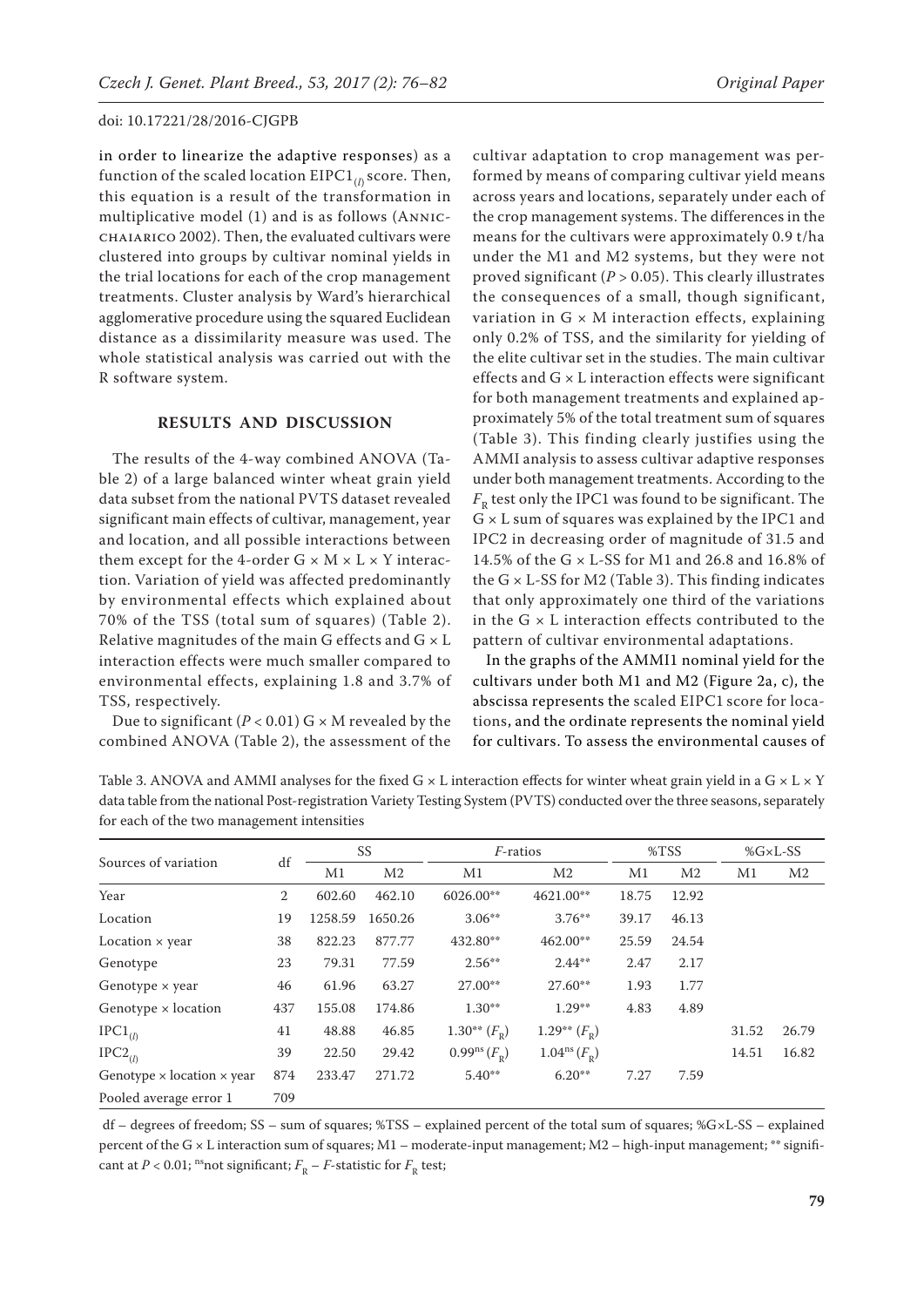

Figure 2. Graph of the AMMI1 nominal three-year mean grain yield of 24 winter wheat cultivars and the cultivar group means (the ordinate) under M1 (a, b) and M2 (c, d) management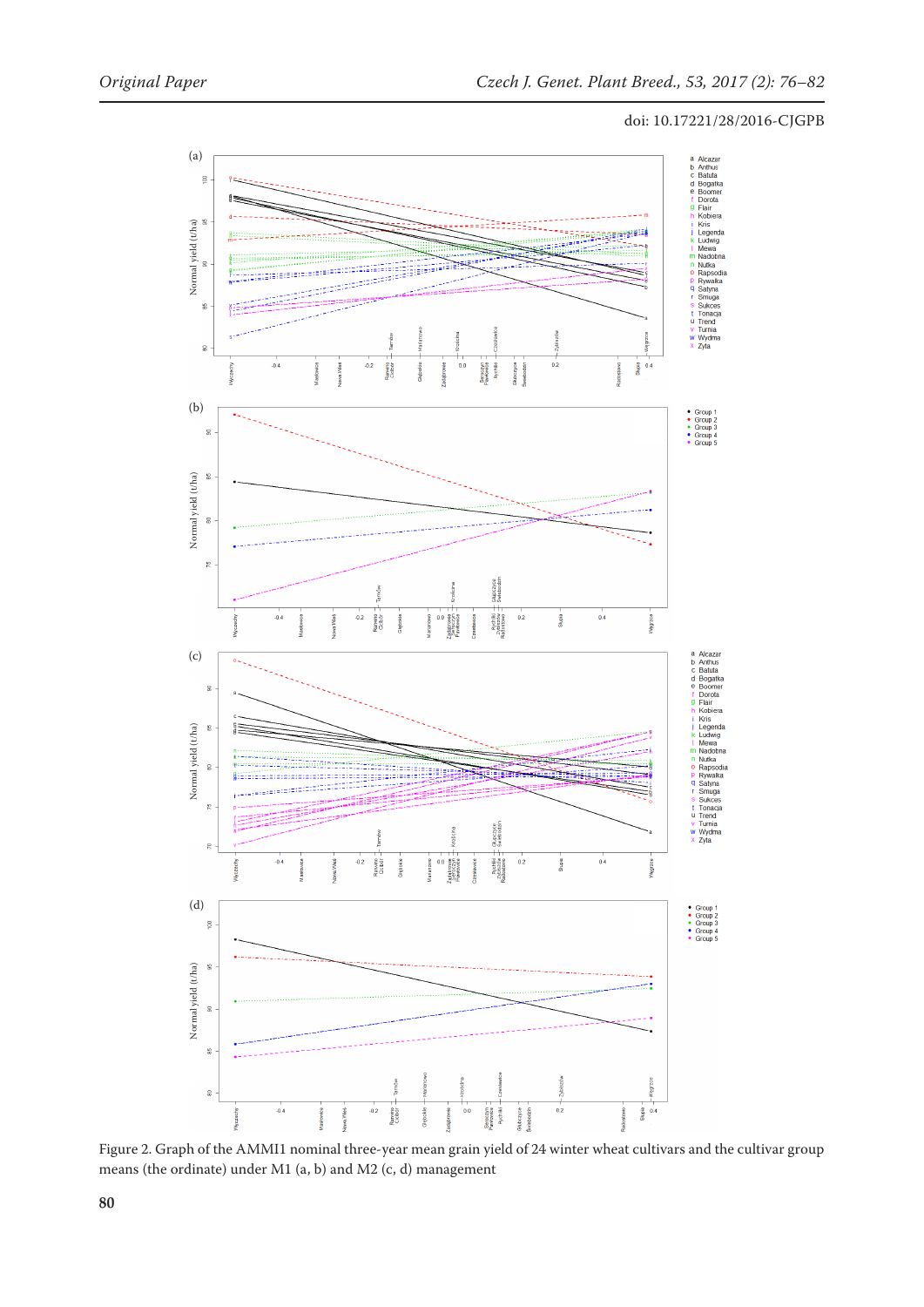the winter wheat cultivar adaptive response for grain yield and to make the agronomic interpretation of nominal yield-based cultivar adaptive responses (Figure 2a, c) as clear as possible, a correlation analysis was performed between the scores of the EIPC1 for grain yield and location grain yield means across the testing years and the environmental variables recorded at the locations (Annicchiarico *et al*. 2010). The EIPC1 scores were strongly and positively correlated with the location mean yield at M1 (*r* = 0.92) and M2 (*r* = 0.93), but the scores showed no significant correlation at *P* < 0.05 with total rainfall during the growing seasons and soil pH. No relationship was observed between the EIPC1 scores and the geographical proximity (Figure 1), but a relationship was observed between the EIPC1 scores and soil fertility. Thus, the order of the trial locations along the EIPC1 axis at M1 and M2 (Figure 2) is consistent with the increasing soil fertility (productivity of agro-ecosystem) and then location mean grain yield. To further simplify the nominal yield interpretation, the trial locations can be divided into three sectors according to the EIPC1 scores: the most negative scores, moderate scores near zero and the most positive values of these scores; these categories also exhibit the lowest, medium and highest soil fertility categories and mean yields, respectively (Figure 2). Clustering the cultivars for the nominal yields in locations was performed. The numbers of cultivar groups were determined using the SS retained in the  $G \times L$  nominal yield matrix. The cultivars were classified into five groups (Table 4), which retained 80.2 and 81.1% of the SS of  $G \times L$  nominal yield matrix for M1 and M2, respectively.

The lines in Figure 2a, c with the same colour denote the nominal yield of cultivars that belong to the same group and indicate substantial similarities between entries in the groups for adaptive response patterns under both M1 and M2. The cultivar group-mean nominal yields for each of the five groups under the M1 and M2 systems describe the patterns of cultivar mean-group adaptive responses (Figure 2b, d). Nominal yields for each of two groups of cultivars distinguished under M1 and M2 systems showing a similar adaptive response relative to other cultivar groups within a management treatment, although they do not include all of the same genotypes, are denoted by the same number and colour on the lines in Figure 2.The cultivar group nominal yields illustrate that the AMMI1 model of adaptive responses revealed the occurrence of some crossover interac-

tions under both M1 and M2 and shows how they led to the different rankings of the cultivars across the environments.

Under the moderate-input management treatment, the nominal yield line for the Rapsodia cultivar revealed a sharp slope and exhibited the highest nominal yield in most environments, i.e. in low to medium-productive environments, and the lowest nominal yield in the highest-productive environments. The group 2 cultivars showed a gradual slope in the nominal yield line and exhibited approximately average nominal yields across all the environments. Cultivars that belonged to groups 3, 4 and 5 showed the opposite behaviour relative to groups 1 and 2 cultivars in the test environments: they performed substantially worse than did the group 1 and 2 genotypes across lower- and moderate-productive environment and exhibited the best adaptation within the germplasm tested in the highest-productive environments. The nominal yield line patterns for the cultivar groups identified under the high-input management were relatively similar to each other compared with those observed under the moderateinput management and are denoted with the same number. Under M2 management, Rapsodia, Bogatka and Nadobna showed a gentle slope, exhibited the highest nominal yields in all of the environments and showed wide adaptation in a range of agro-ecosystems

Table 4. Winter wheat cultivar membership in homogeneous groups with respect to nominal yield under M1 and M2 crop management

| Cultivar<br>group No. | Cultivar membership                                                                                       |  |  |  |
|-----------------------|-----------------------------------------------------------------------------------------------------------|--|--|--|
| 1                     | M1: Alcazar, Anthus, Batuta, Bogatka,<br>Boomer, Trend<br>M2: Alcazar, Anthus, Batuta, Boomer, Kris       |  |  |  |
| 2                     | M1: Rapsodia<br>M2: Bogatka, Nadobna, Rapsodia                                                            |  |  |  |
| 3                     | M1: Flair, Ludwig, Nadobna, Nutka<br>M2: Dorota, Flair, Legenda, Ludwig, Nutka,<br>Satyna, Tonacja, Trend |  |  |  |
| 4                     | M1: Kris, Legenda, Satyna, Smuga, Tonacja,<br>Wydma<br>M2: Mewa, Kobiera, Smuga, Sukces, Turnia,<br>Wydma |  |  |  |
| 5                     | M1: Dorota, Kobiera, Mewa, Rywalka, Sukces,<br>Turnia, Zyta<br>M2: Rywalka, Zyta                          |  |  |  |

M1 – moderate-input management; M2 – high-input management